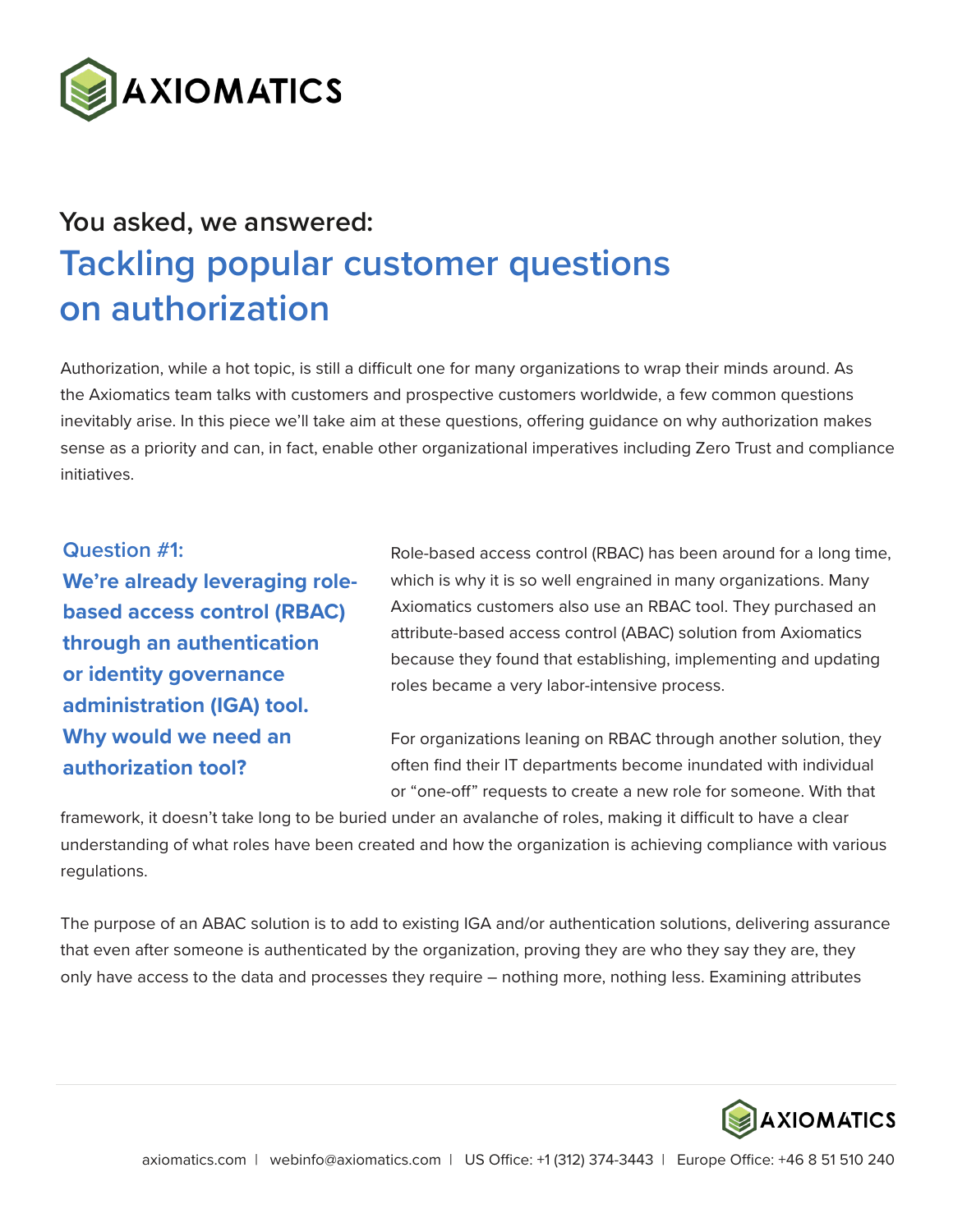(location, time of access request, type of request, device making request, etc.) also enables an organization to proactively determine if the access request is potentially concerning. For example, if an employee who consistently accesses an asset with sensitive information via their laptop in the morning all of a sudden makes a request after midnight from their mobile phone, even if their authentication was verified, it's fair to assume this request poses additional risk to the organization and may require additional verification.

For more insight on authentication versus authorization, check out this [white paper.](https://www.axiomatics.com/resources/in-or-out-challenges-of-authentication/)

Authentication and IGA are incredibly valuable solutions for every organization. Authorization enables those investments to do more, strengthening a business' overall security stance.

## **Question #2: We have a privileged access management solution. Won't that cover authorization?**

Organizations that have a privileged access management (PAM) solution understand the importance of authorization and have invested to protect some of their most important applications and resources. Most PAM solutions are quite powerful and are specifically designed for that organization's administrators to use, because managing a PAM solution does not scale - it is designed

for privileged users, which is a small group that usually doesn't experience rapid or exponential growth.

And therein lies the problem. As new threats and compliance requirements emerge, many organizations wish the capabilities they love in their PAM solution would scale across the rest of their users and even customers. This is where ABAC can bridge the gap. Using a dynamic ABAC solution, organizations can configure and leverage simple or complex policies that can be applied to all applications in an easy-to-manage manner. The ability to write once and push out as much as you need for users, partners or even customers to leverage means lower risk and faster time-to-value.

Even so, PAM solutions aren't without their own issues. A [recent survey](https://www.infosecurity-magazine.com/magazine-features/pam-in-the-enterprise-pros-versus/) from the Ponemon Institute found issues with access rights. Critically, more than a third of respondents indicated they had access to data not required for their job. In addition, 36 percent of those said they did not need privileged access to do their jobs… but had it anyway, as either everyone at their job level had privileged access (whether required or not) or their organization did not revoke rights after their role(s) changed. Ensuring the right users have the right access is a central way in which ABAC can extend PAM capabilities.

Another advantage to an ABAC solution is around troubleshooting database queries. While privileged users likely need to access different systems to troubleshoot queries to the database, they likely do not need to see any of the sensitive data contained within these databases. This is why many organizations using both PAM and

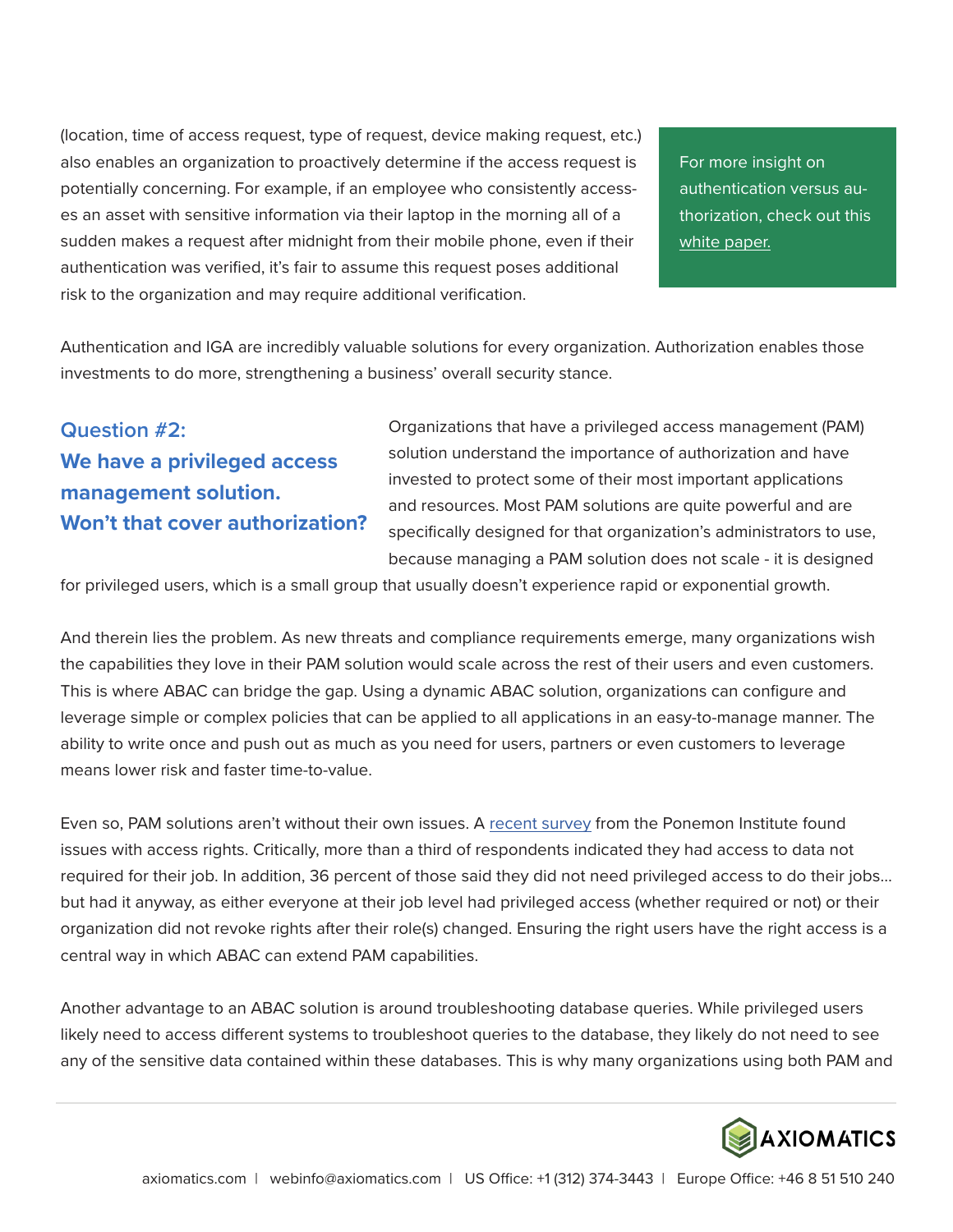## **Question #3: Why should authorization be a priority for us?**

ABAC solutions have to leverage functions like session recording or keystroke logging to clarify exactly in what way privileged users interacted with the database. This means privileged users can troubleshoot and fix issues, but not be exposed to the sensitive data in the first place.

This is a question on the minds of a lot of security or identity leaders and many business users, too. But as enterprise environments become more complex (and, frankly, as the world becomes more complex), it is more critical than ever to ensure trust across all activities while concurrently providing an efficient experience to user clients and employees. It's for that reason authorization becomes a worthy investment.

There are always conflicting priorities within an organization. After all, the list of organizational imperatives is a long one, both within and without security. But authorization is an area that for too many organizations only becomes critical after there's a serious breach or when an inadequate customer experience comes to light. At that point, prioritizing authorization is too little, too late. In fact, with Zero Trust becoming a standard for any organization that values security, authorization can help make these deployments more straightforward and more effective. This is because it provides better visibility of what policies are in place, who can access what data and processes, and when and how they should have said access.

Developers who add authorization as a dedicated part of the application development process clearly recognize its value, which is great! There are a few things to consider before constraining a highly-skilled development team to with additional duties:

1. How much is their time worth? Should developers be creating a customer authorization engine from scratch, or **Question #4: Our development team says they currently add authorization capabilities via an internal process. Why should we move away from this practice?**

should they be focused on initiatives directly tied to generating revenue?

2. Will a custom-built authorization engine be scalable and repeatable across all applications and/or be easily managed?

3. Will authorization isolated in each application require separate coding that must be updated on an application-by-application basis whenever there's a new requirement the organization must adhere to?

These are difficult questions for many organizations to answer. For those that opt for authorization solutions, they understand developer time is incredibly valuable and should be focused on bringing revenue-generating